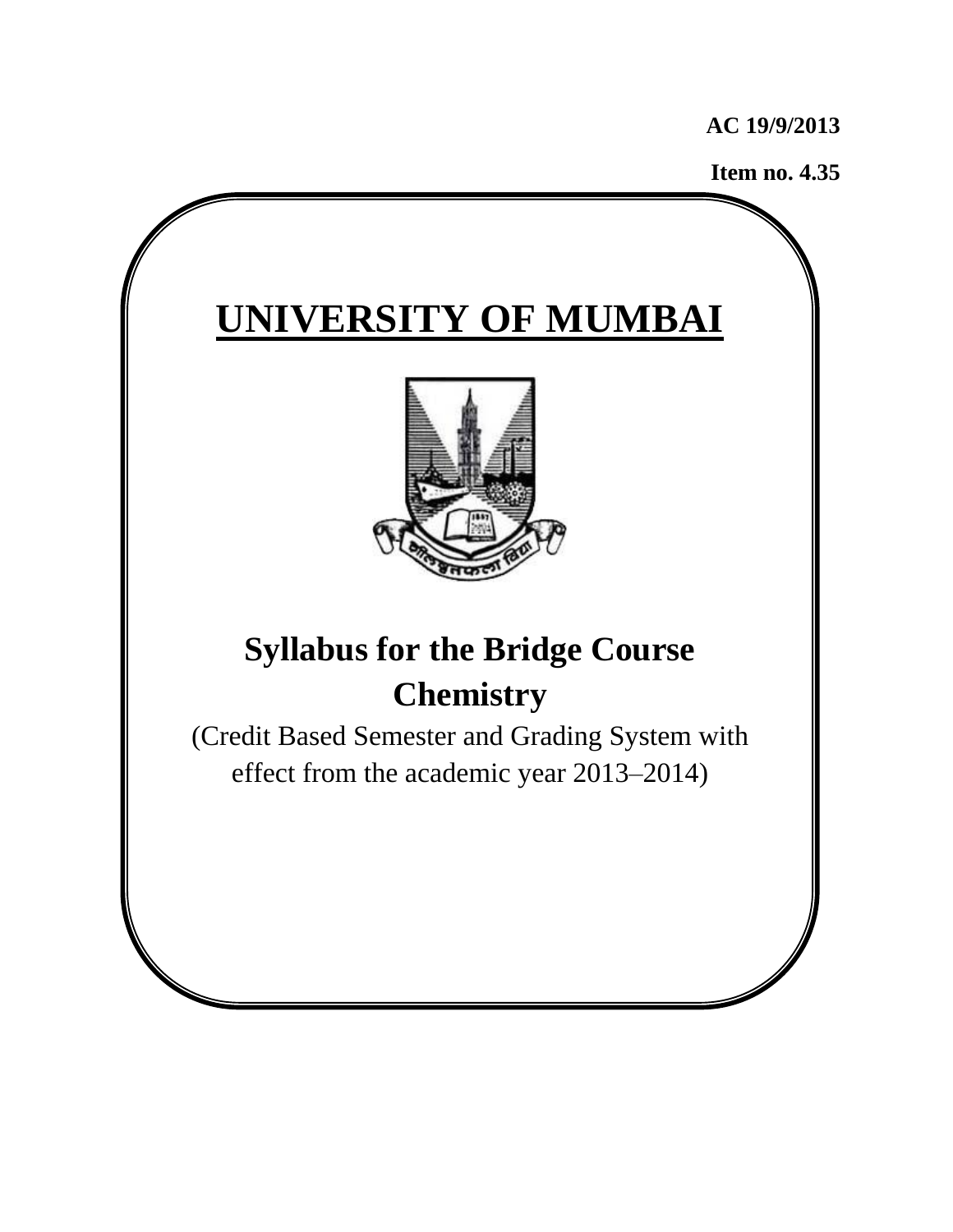## **M. Sc. Bridge Course Syllabus in CHEMISTRY, Credit Based and Grading System To be implemented from the Academic year 2013-2014**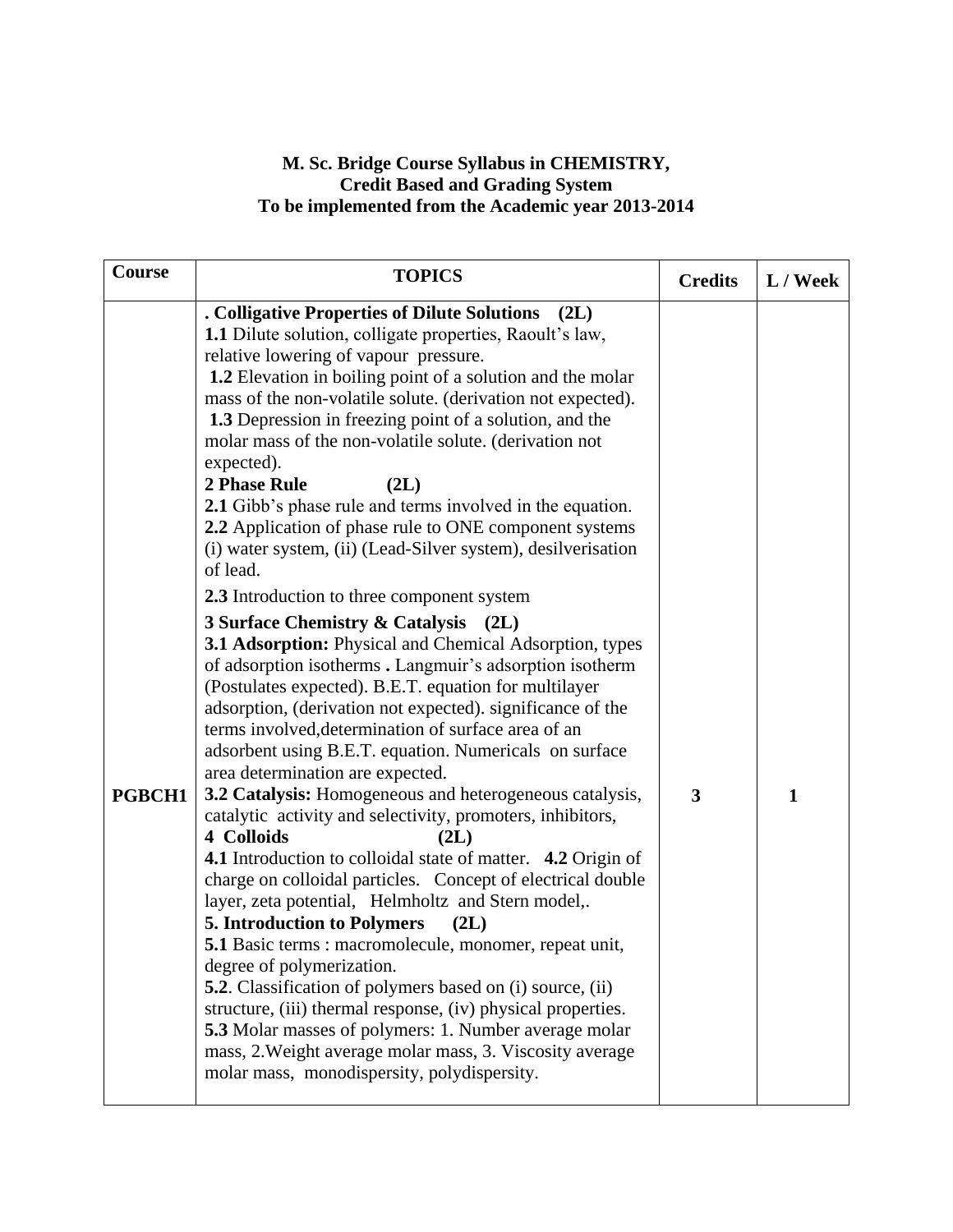| <b>6.Quantum Mechanics (2L)</b>                                                           |              |   |
|-------------------------------------------------------------------------------------------|--------------|---|
| Concept of operators : definition, addition, subtraction and                              |              |   |
| multiplication of operators, commutative and non-                                         |              |   |
| commutative operators, linear operator, Hamiltonian                                       |              |   |
| operator, Eigen function and eigen value, eigen value                                     |              |   |
| equation.                                                                                 |              |   |
| 7. Nuclear Magnetic Resonance Spectroscopy<br>(1 L)                                       |              |   |
| Nuclear spin, magnetic moment, nuclear 'g' factor, energy                                 |              |   |
| levels, Larmor precession, Relaxation processes in n.m.r.                                 |              |   |
| (spin-spin relaxation and spin-lattice relaxation).                                       |              |   |
| 8. Nuclear Chemistry (2L)                                                                 |              |   |
|                                                                                           |              |   |
| Nuclear reactions - nuclear transmutation, artificial                                     |              |   |
| radioactivity, Q- value of nuclear reaction, threshold                                    |              |   |
| energy.                                                                                   |              |   |
| <b>8.1</b> Fissile and fertile material, nuclear fission, chain                           |              |   |
| reaction, factor controlling fission process (multiplication                              |              |   |
| factor and critical size or mass of fissionable material).,                               |              |   |
| nuclear power reactor and breeder reactor.                                                |              |   |
| 8.2 Nuclear fusion, characteristics of nuclear fusion,                                    |              |   |
| thermonuclear reactions occurring in stellar bodies.                                      |              |   |
|                                                                                           |              |   |
| 1. Molecular Symmetry (2L)                                                                |              |   |
| 1.1 Introduction and Importance.                                                          |              |   |
| 1.2 Symmetry elements and symmetry operations.                                            |              |   |
| 1.3 Concept of a Point Group with illustrations using the                                 |              |   |
| following point gro ups: (i) $C_{\alpha v}$ (HCl), (ii) $D_{\alpha h}$ (H <sub>2</sub> ), |              |   |
| (iii) $C2v$ (H <sub>2</sub> O), (iv) $C_{3v}$ (NH <sub>3</sub>                            |              |   |
| 2. Molecular Orbital Theory for Polyatomic Species                                        |              |   |
| (03L)                                                                                     |              |   |
| 2.1 Simple triatomic species: $H_3^+$ and $H_3$ (correlation                              |              |   |
| between bond angle and Molecular orbitals).                                               |              |   |
| 2.2 Other molecules (considering only $\sigma$ -                                          |              |   |
| bonding): i) $BeH_2$ , ii) $H_2O$ ,                                                       |              |   |
| 3. Structures of Solids (2L)                                                              | $\mathbf{3}$ | 1 |
| 3.1 Classification of solids on the basis of bonding.                                     |              |   |
| 3.2 Explanation of terms iz.crystal lattice, lattice                                      |              |   |
| points, unit cells and lattice constants.                                                 |              |   |
| 3.3 packing density in simple cubic, bcc, fcc and hcp                                     |              |   |
| lattices (numerical problems expected).                                                   |              |   |
| 4. Acid-base Chemistry in Aqueous Medium (1L)                                             |              |   |
| Acidity of mono- and polyatomic cations. (discussion for                                  |              |   |
| above should Include Latimer equation and predominance                                    |              |   |
|                                                                                           |              |   |
|                                                                                           |              |   |
| diagrams).<br><b>5. Chemistry in Non-aqueous Solvents</b><br>(2L)                         |              |   |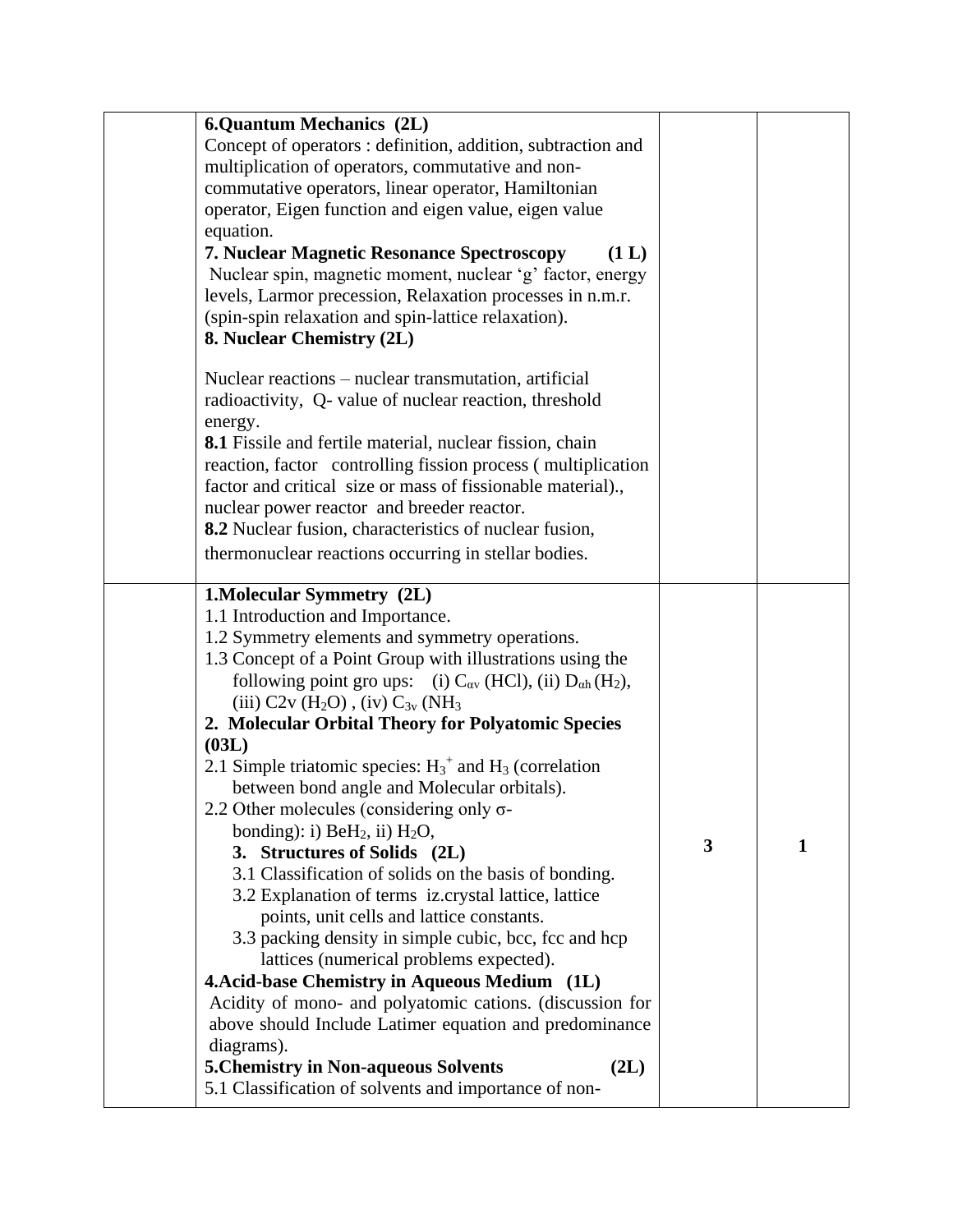|        | aqueous solvents.                                                                         |  |
|--------|-------------------------------------------------------------------------------------------|--|
|        | 5.2 Characteristics and study of liquid                                                   |  |
| PGBCH2 | ammonia, as non-aqueous solvents with respect to (i)                                      |  |
|        | acid-base reactions and (ii) redox reactions                                              |  |
|        | <b>Electronic States and Terms for Polyelectronic</b><br>6                                |  |
|        | (1L)<br><b>Atoms</b>                                                                      |  |
|        | Introduction: electronic configuration and electronic                                     |  |
|        | states, Term symbols, coupling of spin momenta                                            |  |
|        | $(M_s)$ , orbital momenta $(M_l)$ and spin-orbit coupling or                              |  |
|        | Russell-Saunders coupling.                                                                |  |
|        | <b>Stability of Complexes</b><br>(2L)<br>7                                                |  |
|        | Thermodynamic stability and kinetic stability of<br>7.1                                   |  |
|        | complexes with examples.                                                                  |  |
|        | Stability constants: Stepwise and overall constants<br>7.2                                |  |
|        | and their inter-relationship.                                                             |  |
|        | Factors affecting thermodynamic stability.<br>7.3                                         |  |
|        | <b>Octahedral Complexes</b><br>8<br>(1L)                                                  |  |
|        | Introduction, types of reactions in complexes.<br>8.1                                     |  |
|        | 8.2<br>Ligand substitution reactions: basic mechanisms.                                   |  |
|        | <b>Electronic Spectra</b><br>9<br>(1L)                                                    |  |
|        | Types of electronic transitions like intra -ligand transitions,                           |  |
|        | charge transfer transitions and intra-metal transitions and                               |  |
|        | $(d-d \text{ or ligand field transitions for transition metals}).$                        |  |
|        |                                                                                           |  |
|        | 1.Stereochemistry<br>(02L)                                                                |  |
|        |                                                                                           |  |
|        | 1.1 Stability of cycloalkanes: Strains in cycloalkanes-                                   |  |
|        | angle, eclipising, transannular (3 to 8 membered).                                        |  |
|        | Conformations of cyclohexane, mono- and di- alkyl                                         |  |
|        | cyclohexanes and their relative stabilities.                                              |  |
|        | 1.2 Stereo selectivity and Stereo specificity: Idea of                                    |  |
|        | enantioselectivity (ee) and diastereoselectivity                                          |  |
|        | (de). Topicity-enantiotopic and diastereotopic atoms,                                     |  |
|        | groups and faces.                                                                         |  |
|        | . 2. Spectroscopy<br>(05L)                                                                |  |
|        | 2.1 Introduction : Electromagnetic spectrum, units of                                     |  |
|        | wavelength and frequency.                                                                 |  |
|        | 2.2 UV- Visible Spectroscopy: Basic theory, solvents,                                     |  |
|        | nature of UV-VIS spectrum,                                                                |  |
|        | 2.3 IR Spectrocopy: Basic theory, nature of IR spectrum,                                  |  |
|        | selection rule, fingerprint                                                               |  |
|        | region.                                                                                   |  |
|        | 2.4 PMR Spectroscopy: Basic theory of NMR, nature of                                      |  |
|        | PMR spectrum, chemical shift ( $\partial$ unit), standard for PMR,                        |  |
|        | solvents used. Factors affecting chemical shift:                                          |  |
|        | $(1)$ inductive effect $(2)$ anisotropic effect (with reference to<br>$C=C, CEC, C=O$ and |  |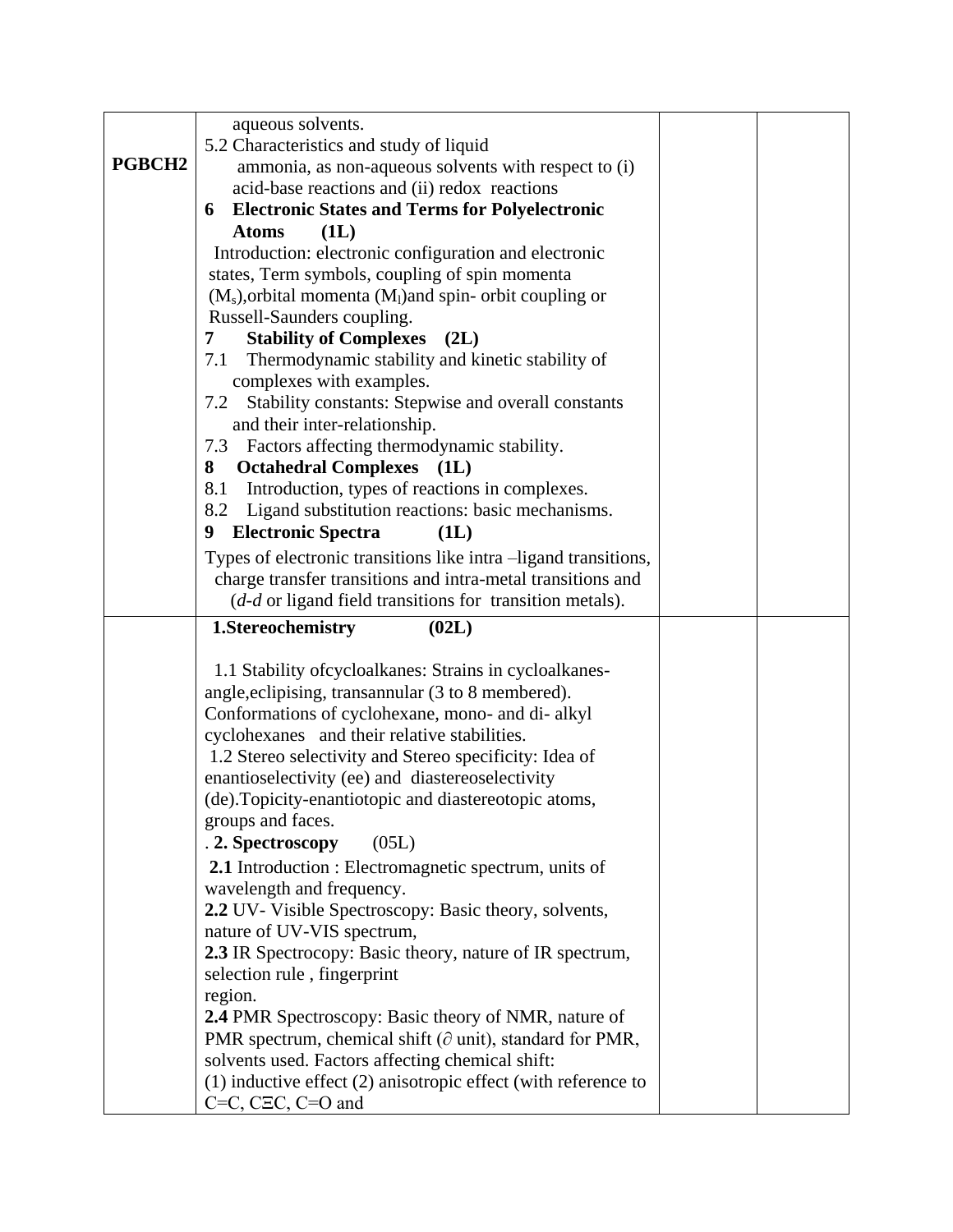| PGBCH3 | benzene ring). Spin-spin coupling and coupling constant.<br>Proton exchange-<br>application of deuterium exchange , Application of PMR in<br>structure determination.<br>2.5 Mass Spectrometry: Basic theory. Nature of mass<br>spectrum. General rules of fragmentation. Importance of -<br>molecular ion peak, isotopic peaks, basepeak, Nitrogen<br>rule. Illustrative fragmentation of alkanes and aliphatic<br>carbonyl compounds (No Mclafferty rearrangement).<br>3. Carbohydrates<br>(02L)<br>3.1 Introduction: Classification, Sources, Reducing and<br>non-reducing sugars DL notation.<br>3.2 Structures of monosaccharides: Fischer projection (4-6)<br>carbon monosaccharides and Haworth formula-Furanose                                                                                                                                                                                                                                                                                                                                                                                                                                                                                                                                      | 3 | 1 |
|--------|--------------------------------------------------------------------------------------------------------------------------------------------------------------------------------------------------------------------------------------------------------------------------------------------------------------------------------------------------------------------------------------------------------------------------------------------------------------------------------------------------------------------------------------------------------------------------------------------------------------------------------------------------------------------------------------------------------------------------------------------------------------------------------------------------------------------------------------------------------------------------------------------------------------------------------------------------------------------------------------------------------------------------------------------------------------------------------------------------------------------------------------------------------------------------------------------------------------------------------------------------------------|---|---|
|        | forms<br>of pentoses<br>pyranose<br>and<br>and<br>hexoses.<br>Interconversion :open<br>Haworth<br>and<br>forms<br>of<br>monosaccharides with<br>5 <sup>5</sup><br>and 6 carbons.<br>Chair<br>conformation with stereochemistry of D-glucose and D-<br>fructose. Stability of chair forms of D-glucose.<br>4. Heterocyclic Chemistry (02L)<br>4.1 Introduction: aromaticity of furan, pyrrole, thiophene<br>and pyridine.<br><b>4.2</b> Reactivity: Reactivity towards electrophilic<br>substitution reactions- of furan, pyrrole and thiophene on<br>basis of stability of intermediate; and of pyridine on the<br>basis of electron distribution.Nucleophilic substitution<br>reaction of pyridine on the basis of electron distribution.<br>5. Catalysts and Reagents (01L)<br>Study of the following catalysts and reagents with respect<br>to functional group transformations and selectivity (no<br>mechanism).<br><b>5.1 Catalysts:</b> stereo selective reduction of olefins.CHO<br>(Rosenmund); Lindlar catalyst: alkynes; Wilkinson's<br>catalyst for<br><b>5.2 Reagents:</b> (1)LiAlH <sub>4</sub> and Red-Al: reduction of<br>CO,COOR, CN, $NO2$ . (2) NaBH <sub>4</sub> : reduction of CO (3)<br>$SeO2$ : hydroxylation of allylic and benzylic |   |   |
|        | positions,<br><b>6. Natural Products</b> (01L)<br>Structure determination of natural products:<br>6.1 Ozonolysis in terpenoids-Examples of open chain and<br>monocyclic<br>monoterpenes.<br>6.2 Hofmann exhaustive methylation and degradation in                                                                                                                                                                                                                                                                                                                                                                                                                                                                                                                                                                                                                                                                                                                                                                                                                                                                                                                                                                                                            |   |   |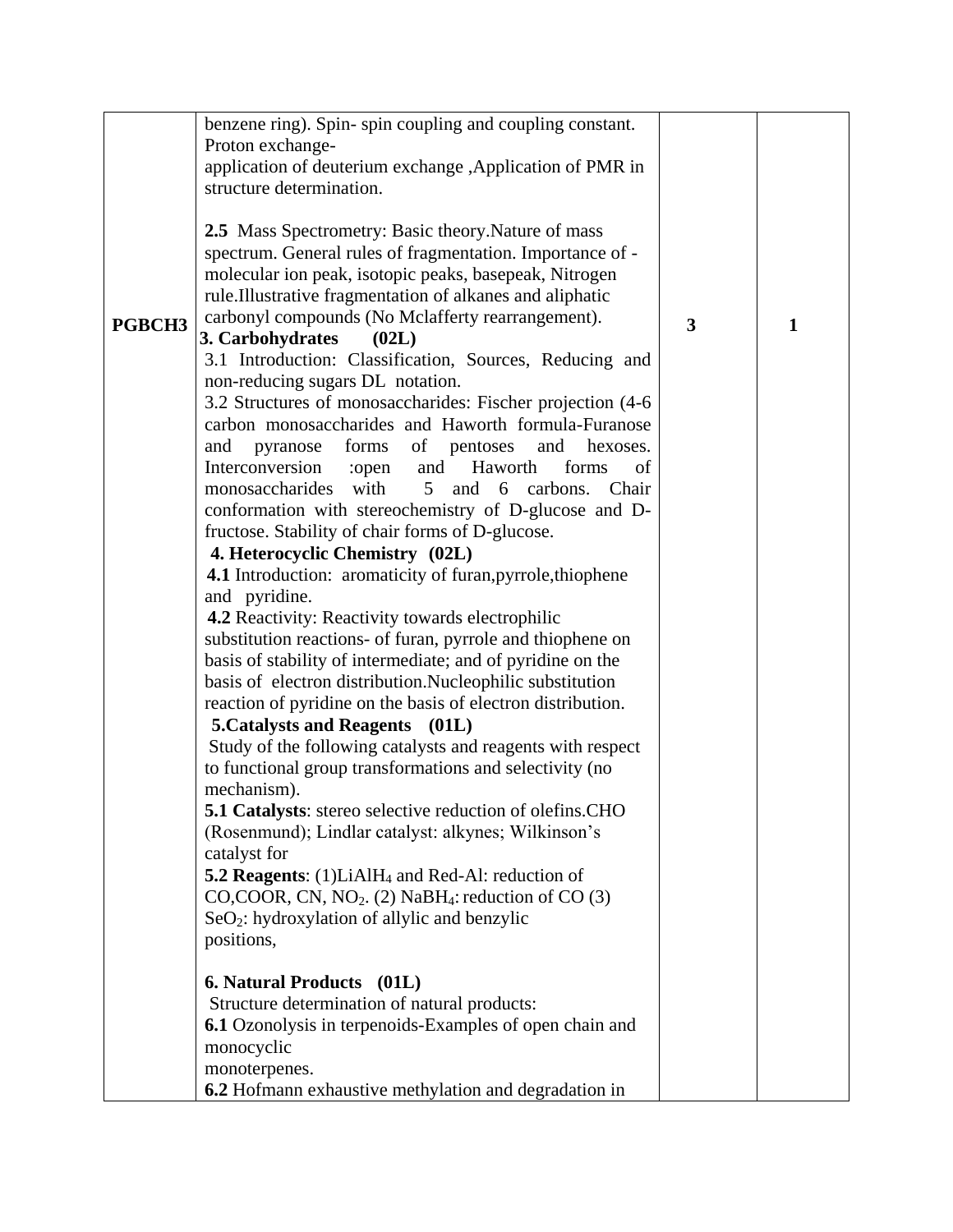|        | alkaloids -simple open chain and monocyclic amines.                                                                                                                                                                                                                                                                                                                                                                                                                                                                                                                                                                                                                                                                                                                                                                                                                                                                                                                                                                   |   |   |
|--------|-----------------------------------------------------------------------------------------------------------------------------------------------------------------------------------------------------------------------------------------------------------------------------------------------------------------------------------------------------------------------------------------------------------------------------------------------------------------------------------------------------------------------------------------------------------------------------------------------------------------------------------------------------------------------------------------------------------------------------------------------------------------------------------------------------------------------------------------------------------------------------------------------------------------------------------------------------------------------------------------------------------------------|---|---|
|        | 7. Chemistry of some Important Biomolecules:<br>(02L)<br>7.1 α-Amino acids: Structure, configuration, Essential amino<br>acids and their abbreviations, classification, Properties: pH<br>dependency of ionic structure and isoelectric point.<br>7.2 Nucleic acids: Selective hydrolysis of nucleic<br>acids. Sugars and bases in nucleic acids. Stuctures of<br>nucleosides an nucleotides in DNA and RNA. Structure of<br>nucleic acids (DNA and RNA): Base pairing in nucleic<br>acids.                                                                                                                                                                                                                                                                                                                                                                                                                                                                                                                           |   |   |
|        | 1. Treatment of analytical data-I and sampling                                                                                                                                                                                                                                                                                                                                                                                                                                                                                                                                                                                                                                                                                                                                                                                                                                                                                                                                                                        |   |   |
| PGBCH4 | 1.1 Treatment of Analytical Data (2L)<br>Types of errors, determinate and indeterminate errors,<br>minimization of errors, constant and proportionate errors,<br>accuracy and precision.<br>1.2 Sampling $(2L)$<br>Terms involved, importance of sampling, sampling<br>techniques, sampling of gases, ambient and stack sampling,<br>equipment used, sampling of homogeneous and<br>heterogeneous liquids, sampling of static and flowing<br>liquids, methods and equipments used, sampling of solids.<br>2. Treatment of Analytical Data (2L)<br>2.2 Criteria for rejection of result: 2.5d rule, 4.0 rule and Q<br>test, F teset, testing for significance, null<br>hypothesis.[Numerical problems expected]<br><b>3. Solvent Extraction (2L)</b><br>3.1 Partition coefficient and distribution ratio, extraction<br>efficiency, role of complexing agents in solvent extraction,<br>chelation, ion pair formation, solvation, types of solvent<br>extraction: batch, continuous. [Numerical problems<br>expected]. |   |   |
|        | 3.2 Amperometric Titrations (1L)                                                                                                                                                                                                                                                                                                                                                                                                                                                                                                                                                                                                                                                                                                                                                                                                                                                                                                                                                                                      | 3 | 1 |
|        | Basic principles, rotating platinum electrode and nature of<br>the titration curves, applications, advantages and<br>limitations.                                                                                                                                                                                                                                                                                                                                                                                                                                                                                                                                                                                                                                                                                                                                                                                                                                                                                     |   |   |
|        | 4. Concepts in Quality and miscellaneous methods                                                                                                                                                                                                                                                                                                                                                                                                                                                                                                                                                                                                                                                                                                                                                                                                                                                                                                                                                                      |   |   |
|        | 4.1 Total quality management (1L) Concept of<br>quality, ISO series, Good laboratory practices.                                                                                                                                                                                                                                                                                                                                                                                                                                                                                                                                                                                                                                                                                                                                                                                                                                                                                                                       |   |   |
|        | 4.2 Mass Spectrometry (1L)                                                                                                                                                                                                                                                                                                                                                                                                                                                                                                                                                                                                                                                                                                                                                                                                                                                                                                                                                                                            |   |   |
|        | Basic principles, introduction of components only.                                                                                                                                                                                                                                                                                                                                                                                                                                                                                                                                                                                                                                                                                                                                                                                                                                                                                                                                                                    |   |   |
|        | 4.3 Thermal Methods (1L)                                                                                                                                                                                                                                                                                                                                                                                                                                                                                                                                                                                                                                                                                                                                                                                                                                                                                                                                                                                              |   |   |
|        | Classification of thermal methods, thermogravimetric<br>analysis, basic principles, instrumentation factors affecting                                                                                                                                                                                                                                                                                                                                                                                                                                                                                                                                                                                                                                                                                                                                                                                                                                                                                                 |   |   |